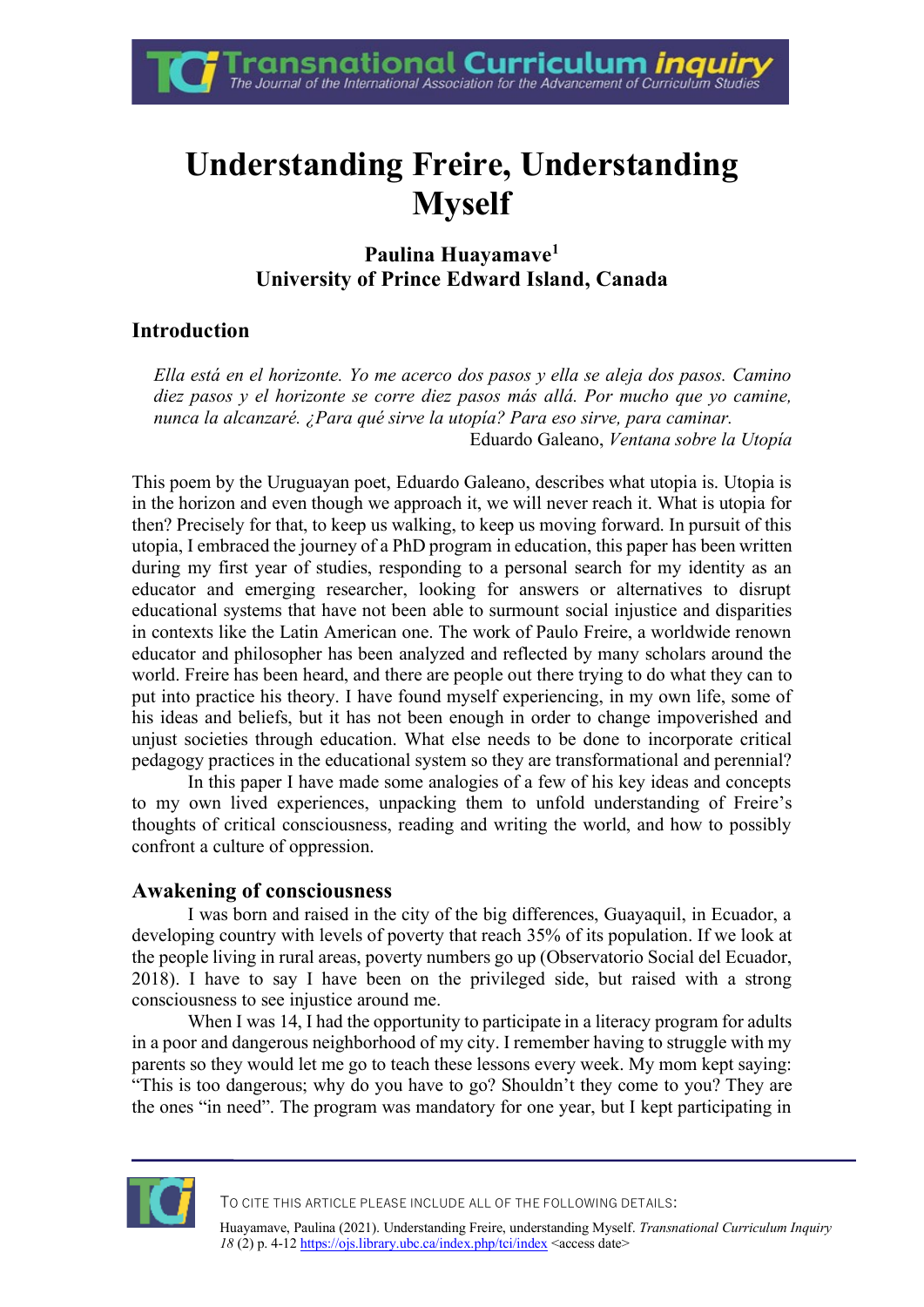the program for 3 years. This was my very first experience teaching, and just now I have become conscious that my journey as an educator started then. I had my first, and eventually, my only student, I am going to call her Juana, she was a mother of 3, all her kids were different ages but mom was not older than 32; she did not know how to read or write. In my first lesson with her, I had to teach her the vowels. I used the word Ecuador, it was in the textbook we had to follow, and I thought it would be easy for her to recognize it…, she did not know that it was the name of our country, she did not know she was Ecuadorian. I was not expecting that, I had assumed she knew the name of the country she lived in, but she did not. She was surviving, day after day, trying to meet her family's basic needs. I was not aware of this then but now I can say she was a victim of dehumanization and oppression (Freire, 1968/2018), oppressed by a system that served the privileged, and left out the poor and vulnerable ones; dehumanized, as the conditions around her had made her feel less human. I will elaborate more on this, she was a woman in her early 30's but illiterate, deprived from knowledge and unaware of her context, fighting alone as a single mom, surviving in a society where health and other basic services are not provided. She was immersed in a context where education is a privilege and a cost she was not able to afford. In vulnerable contexts like the poor neighborhoods in Latin America, the fact that a child attends school means a child that will not be able to provide for their family, therefore, even though public education is free, there is still a high cost behind that child that attends school. Being a woman increases the possibility of having to drop out school as they have to stay at home taking care of the youngest children and doing household chores (Observatorio Social del Ecuador, 2018).

Illiteracy prevents people from using their word; according to Freire (1968/2018) our word, in order to be a true word, interacts between reflection and action, and this word, as the essence of dialogue, should help us transform the world, our world. Reflecting more on Juana's situation, and considering everything she had gone through, not even being aware of the country she lived in, I could say she "had been denied her primordial right to speak her word" (Freire, 1968/2018, p. 88). She did not know what her word - world was.

Witnessing this reality was definitely a starting point in my life. Juana was willing to want more, she was willing to do more for herself and her kids. She was willing to restore her humanity. We worked together every week for 3 years. She would ask me to help her pay her bills or understand the doctor's prescription when one of her kids was sick, we learned some math and letters recognition by doing this. Lots of the times I would help her prepare dinner, those were our favorite lessons. We had a relationship where the student and the educator approached the object of cognition, not from the same place maybe, but with the same capacity to understand, ask questions and draw conclusions We worked hard, we shared our experiences, our knowledge, our beliefs. Was it a dialogical relationship? According to Freire, a dialogical situation happens where there is a sincere love for the world, humility, and faith (Freire, 1968/2018). Were we humble enough to build a dialogical relationship? Was there enough love and faith to learn to re-create our world? I do not know the answer to these questions. What I do know now when I reflect back on this experience is how important it is to be aware of who our students are to know about our students' reality, see where they live, ask questions about their families, their hobbies, their dreams, their problems and limitations. This praxis might change our perspective and we will be able to teach not from our minds but from our students' minds and hearts.

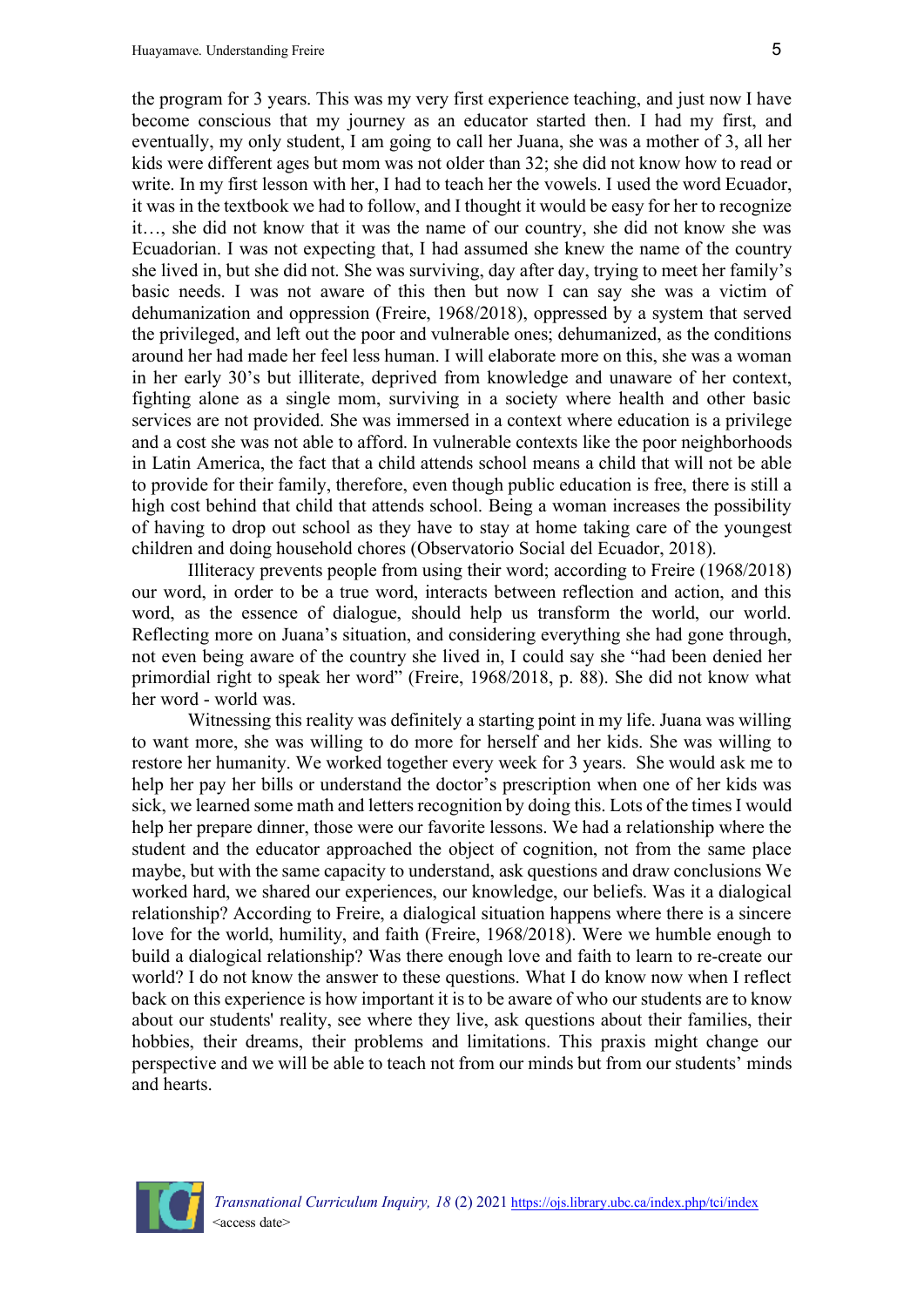A few years later I travelled to El Salvador and lived there for one year. I was a volunteer teacher of  $7<sup>th</sup>$  and  $9<sup>th</sup>$  grades. This experience also shaped my reading of the world. I lived in a small rural town in the north of the country, 4 hours away from the capital city. The community played a crucial role in the development of this town. El Salvador, six years before I was there, had signed peace agreements after living through 12 years of a civil war. My students had not attended school properly during those years, all of them were the children of former guerrilleros, and one of them had actually been a guerrillero. I had boys and girls, all of them of different ages, and I have to say, a couple of them were even older than me. I had students that had to travel from smaller distant towns and walked for three and half hours every day to get to school, three and half hours under very harsh weather conditions, extremely hot and humid. They were excelling students, their motivation to learn and finish their studies was admirable. We decided we could enter a national math contest as they had shown really strong abilities in math. We practiced extra hours on the weekends. It was hard work, but they were incredibly driven. After a few weeks they qualified for the semi-finals and were able to represent their province in the contest. We got to travel and see the capital city of the province where we lived, they were so proud. It was the first time they had ever left their town. We did not make it to the finals, but all the experience had been totally worth it. "Love is an act of courage, not of fear, love is commitment to others" (Freire, 1998/2018, p. 89). There was certainly love in these students, love for the idea of having better days, that is hope. They felt love for their education which fostered their commitment. That love was contagious so that others, like me, believed in them and made it happen. "As critical perception is embodied in action, a climate of hope and confidence develops which leads men to attempt to overcome the limit situations" (Freire, 1998/2018, pg. 99). These students did not only learn and practice math, but they learned to believe in themselves, they developed confidence to defeat their own limitations.

After one year, I was back in Ecuador. I returned to the neighborhood I had worked before while in high school, but this time to work with teenagers and youth in order to help create a space that would prevent them from using drugs or getting involved in gangs. I taught guitar and singing lessons. A non-formal education offer was a tool to engage them, to keep them occupied, to help them discover their hobbies and talents, to give them a "why" thus they stayed away from drugs and built their life plans towards a better future. This group of teenagers grew older, we are still friends, they entered higher education institutions and became professionals. Were these my first steps in trying to become a humanist educator? I was not much older than they were and this experience helped us all find our vocation to become more truly human (Freire, 1992/2014) as there was a sense of belonging that was crucial. We were all part of something, we all had responsibilities, they knew they were valued, respected and needed. These are crucial feelings for all teenagers, especially for teenagers that are at risk.

When we teach in a vulnerable environment (poverty, family violence, children that are abandoned, drugs consumption, etc), oppression and oppressed situations can arise from different angles (family relationships, "machismo" in the family and community, boss - employee relationships, unfair or unequal relationships where power is demanded) but they can also happen in the classroom, in relationships between teachers - students, administrators - teachers and even among students. In oppressed situations, banking education arises. A few years ago, when I was working as an English teacher, I had the opportunity to teach at a private school for rich people in my home-country. Yes, I have not mentioned yet that my "formal" setting of teaching for more than 15 years has been in the field of teaching English as Second Language; however, in this "point of departure" and in this "necessary historical understanding of my own situation" (Freire,

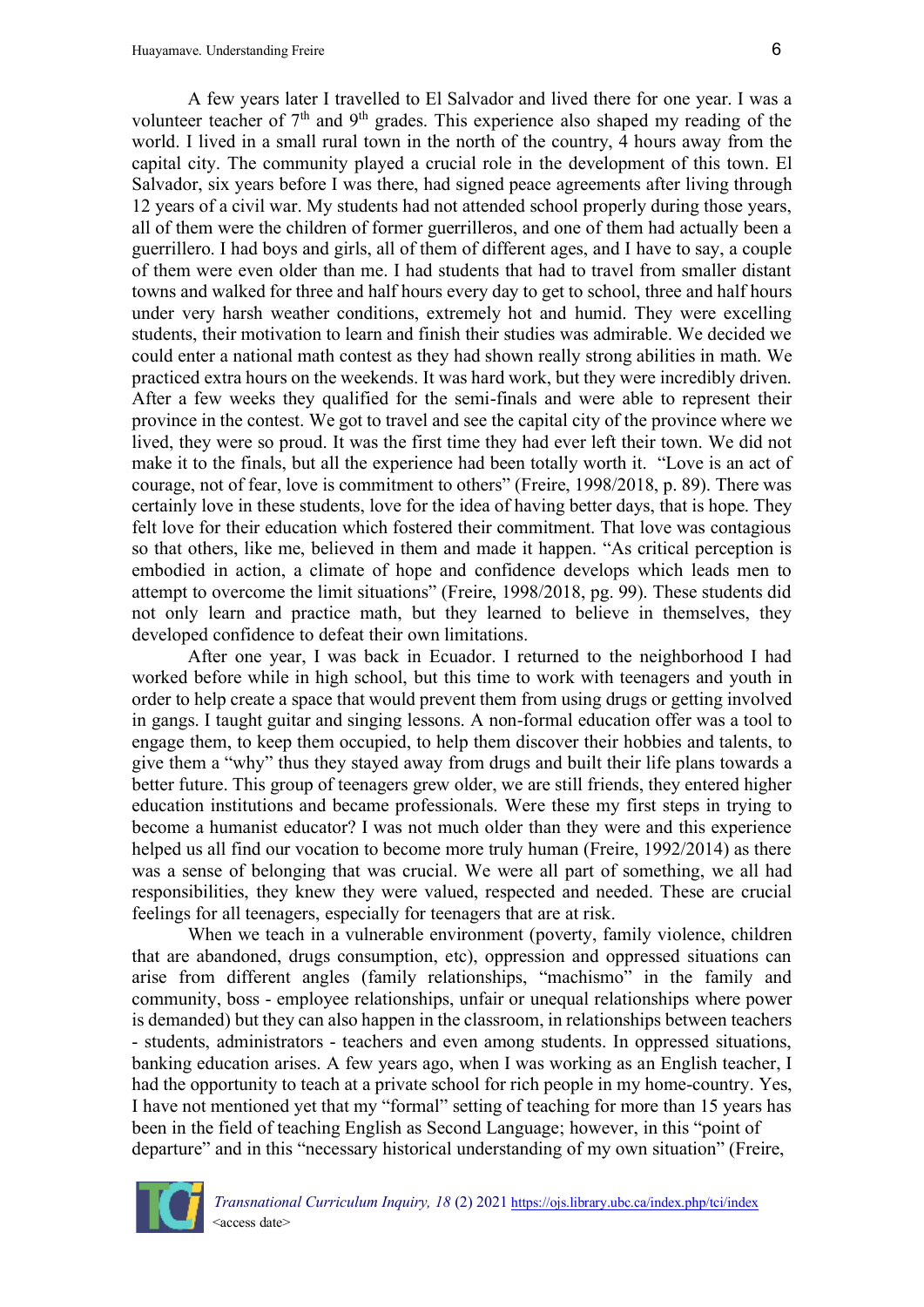1992/2014, p. 26), all the experiences that have made sense, that have built my reading of the world, have not necessarily happened in that formal setting of teaching. Anyhow, I still remember the first day of class at that school. I had to teach the first hour, it was at 7:15am, I was waiting for my students by the door. Suddenly, all the students entered making such a big noise, they did not say anything to me, not even good morning! They started jumping over benches so they could talk to each other and completely ignored the teacher. I could not believe what was happening. After the class ended, which was a great relief, I asked my peers how they coped with that situation, what strategies they applied and they just told me: "Here, as long as the students are not noisy, it's ok, just let them do what they want except for speaking loudly." Another teacher said: "I just write the number of the pages of the book I want them to complete by the end of the class and if they don't complete them, I'll give them a zero". I was perplexed by their answers. At that point, I did not understand the students and of course, I did not understand my colleagues.

This is a situation that happens pretty often in educational scenarios, and this is an oppressor - oppressed situation. These students and all the school community, from my point of view, were victims of banking education, where education was a practice of domination, where creativity and reflection were inhibited, anesthetized (Freire, 1968/2018). This experience of banking education also shaped and became an important piece in the puzzle of my reading of the world. I wanted to quit from this job, and believe me, I tried many times. Yes, quitting was the easiest way out; however, I noticed that my students were responding back to different things I tried. It all started to change when one day I decided to make cards for them with their names on it and a phrase describing them on the other side, they entered the classroom and I had left their cards on their desks. That was all it took, from that day on, things started to change positively. I think I showed them I cared. With that positive response I felt more motivated too; we had lessons in the school patio, in the auditorium, under a tree, etc. We had discussions about topics of their interest, maybe issues that worried them, or things they were doing at school or even current issues happening around the world in that moment, and I built my language lessons through these topics. And it worked, we managed to work together through the school year. They started to trust me and I learnt to trust them too. That is the wonder of people, once you trust them they trust you back, and by having faith and love, dialogical relationships start to flourish.

These experiences and some key concepts presented so far, should shape an education that intends to transform the world (Freire, 1968/2018), concepts such as: witnessing, dialogue, the oppressed and the oppressor relationships, banking education. I genuinely believe that being able to see what happens around us, helps us build our reading and subsequently, our writing of the world (Freire, 1992/2014).

#### **Reading and Writing the world.**

Our reading of the world comes from our experiences, from what we have been able to see, touch, smell, feel. From the people we have talked to, the places we have been to, and the moments we remember. My reading of the world comes from witnessing the struggle and happiness of the poor, the anguish but willingness of the youth, the redemption but not resignation of the guerrilleros, the endless love of the abandoned children. And I think the sense of urgency that is instilled in me comes from this ambiguous, never ending dichotomy of life, where there is good, there is bad, we find hope in despair, joy in sadness; this sense should urge our pursuit for social justice and critical reflections that help educands take the right decisions and steps toward emancipation, an emancipation that lasts, that can become a new just and social order and

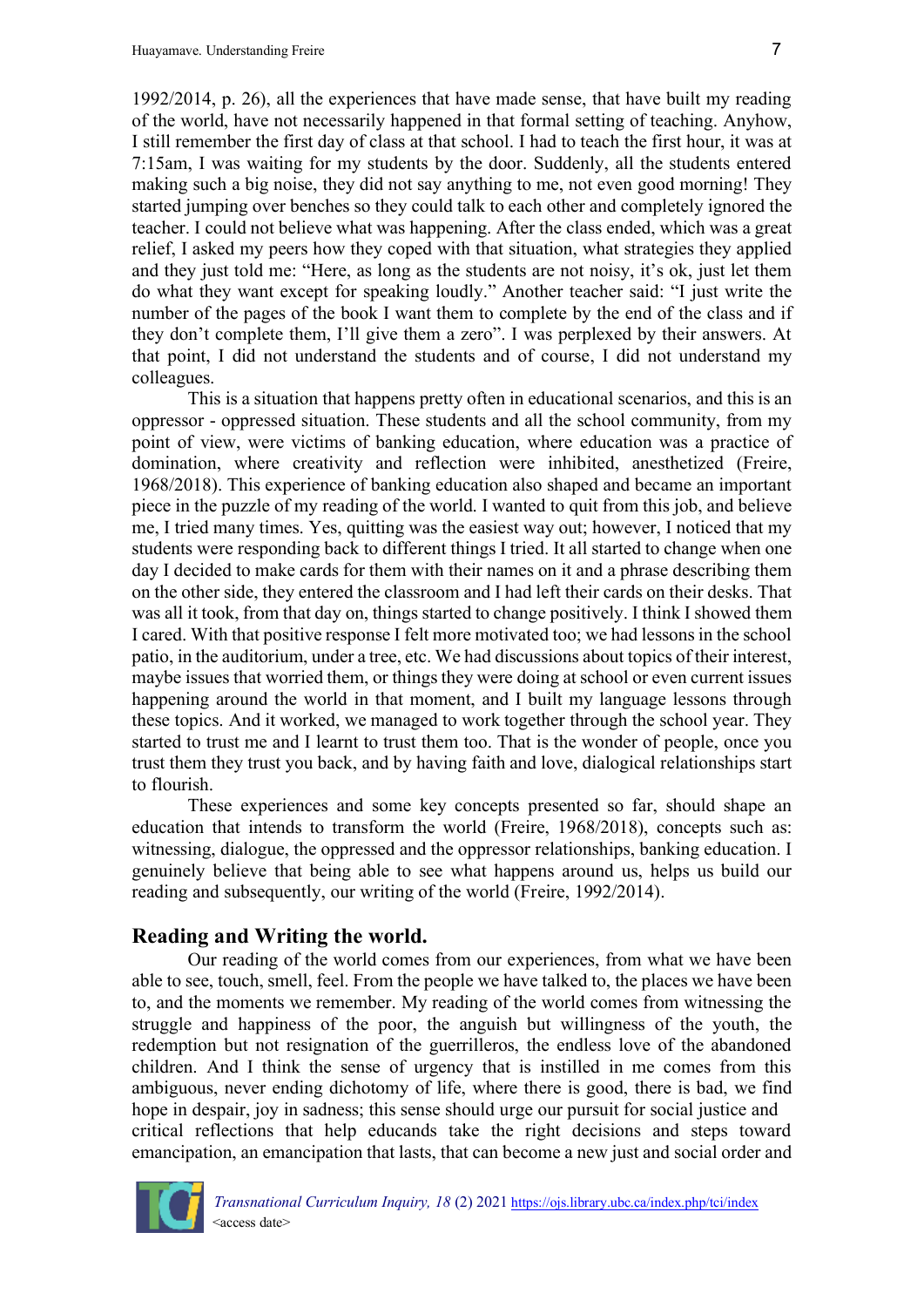that goes beyond from just nice tryouts of good will.

Let us go back to reflect about the concept of reading the world, which I see as awareness. This awareness and a deep reflection of it, should generate critical consciousness, and this critical consciousness leads us to make decisions, to take actions, to write the world. I see this as an ongoing cycle that helps us keep re-reading and rewriting the world by going through the process again and again, whenever we are at a new positionality.



**Figure 1** Reading and writing the world towards a liberatory education.

Why is it important for educators to be conscious of this cycle of Reading and Writing the world? How can it help us as educators and how can it help our students? Reflecting on the concept of liberatory education, as the opposite of banking education and considering that liberatory education happens when we and our students have opportunities to make an understanding of ourselves and themselves and the world around us, that is the first step to be taken towards reading the world. A world that needs to be healed, where power relations need to be egalitarian, where everyone needs to have the same opportunities, where the voices of the oppressed need to be heard as an act of respect and justice, where their claims are important and taken into account. But liberatory education also demands action, that is writing the world, after reflection and consciousness have taken place.

## **A liberatory education, a pedagogy of the oppressed that can confront a culture of domination.**

Torres (2019) suggests that "liberatory education will take place when people reach a deeper, richer, more textured and nuanced understanding of themselves and their world" (p. 20). I definitely think liberatory education was aimed to be achieved in that small and little town in El Salvador. Liberatory education is achieved when we provide people with opportunities to make an understanding of themselves and the world around them (Torres, 2019). Liberatory education also happens when the relationship between teachers and students is not vertical and becomes dialogical where students do not only

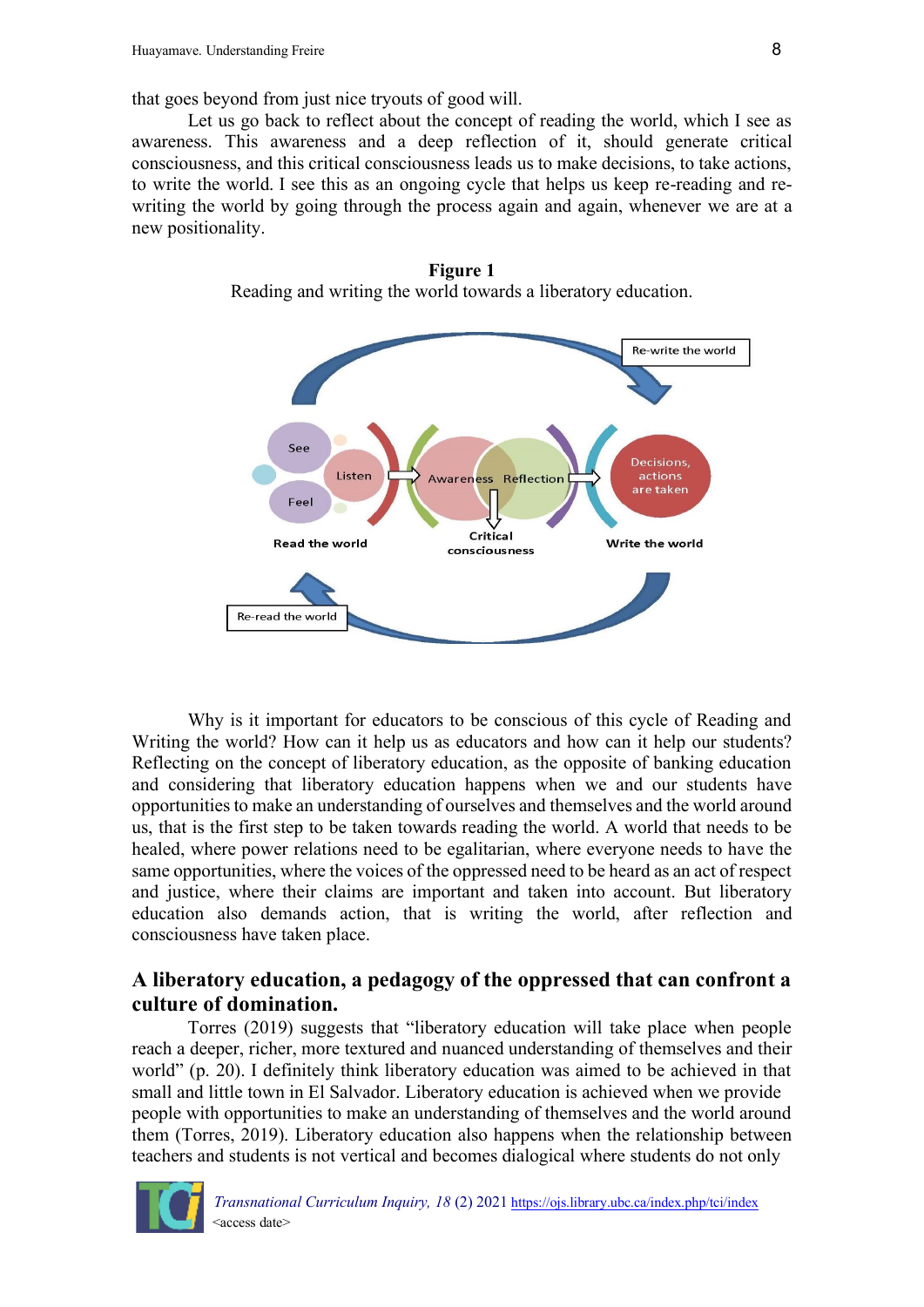learn but also teach, and teachers do not only teach but also learn from their students. I lived this liberatory education during my experience teaching in that small rural community in El Salvador when I was 18 years old. I learned many things. I learned to value the power of education, how it can happen under tough conditions; I learned about people who fought for their rights even to the point of putting their lives under risk. I learned about an organized community that was able to do and achieve things through collaborative work, and I discovered my vocation for teaching.

Liberatory education practices might be an uncomfortable place for educators, as we fear to be questioned, as we (educators) want to have the knowledge (power) so we are superior. We still want to have the last saying and we want to be the only ones that are right. How many of us as educators really plan our work towards a liberatory education? Freire, in Pedagogy of the Oppressed, stated this pedagogy is "humanist and libertarian and has two distinct stages" (1968/2018, p. 54). In the first stage, the oppressed become conscious of their reality of oppression and are committed to unveil it and transform it. This reality can be transformed through actions in depth, which require reading and writing the world (Figure 1). Once this reality is transformed a new positionality is achieved but, still, ongoing transformation is necessary, this is the second stage, a transformation that does not come from the oppressed anymore but from the people, it becomes pedagogy of the people. This new transformation sees its origin in hope and struggle.

Hope alone does not win, but struggle or actions without hope become meaningless (Freire, 1992/2014). Hope that gives the sense of urgency a why. Hope that enlightens our aims and ways. Hope that invites us to reflect on the idea of an education for longing and yearning for freedom. But how are hope and struggle connected? Through the idea of discomfort. A few years ago, I attended a talk of a priest, he was one of the Theology of Liberation, saying we should always look for discomfort, no matter where we were in life, at what moment of our life. He said being comfortable in life was a dangerous place to stay for long, as that prevents us from moving, discovering, understanding and therefore learning. The constant pursuit of freedom, the constant pursuit of being uncomfortable hence we can reach a new positionality, that, leads us to a new reading and writing of the world, a utopia of struggle (Torres, 2019). Let's be in discomfort, discomfort pushes us to new learning, discomfort pushes us to keep looking for alternatives of liberating the oppressed, alternatives to find the power that arises from the weakness of the oppressed as it is the one sufficiently strong to free the oppressed and the oppressor (Freire, 1968/2018). Discomfort and further actions in depth will lead us to an enduring liberation, where men and women have enough hope, love and faith to confront a culture of domination.

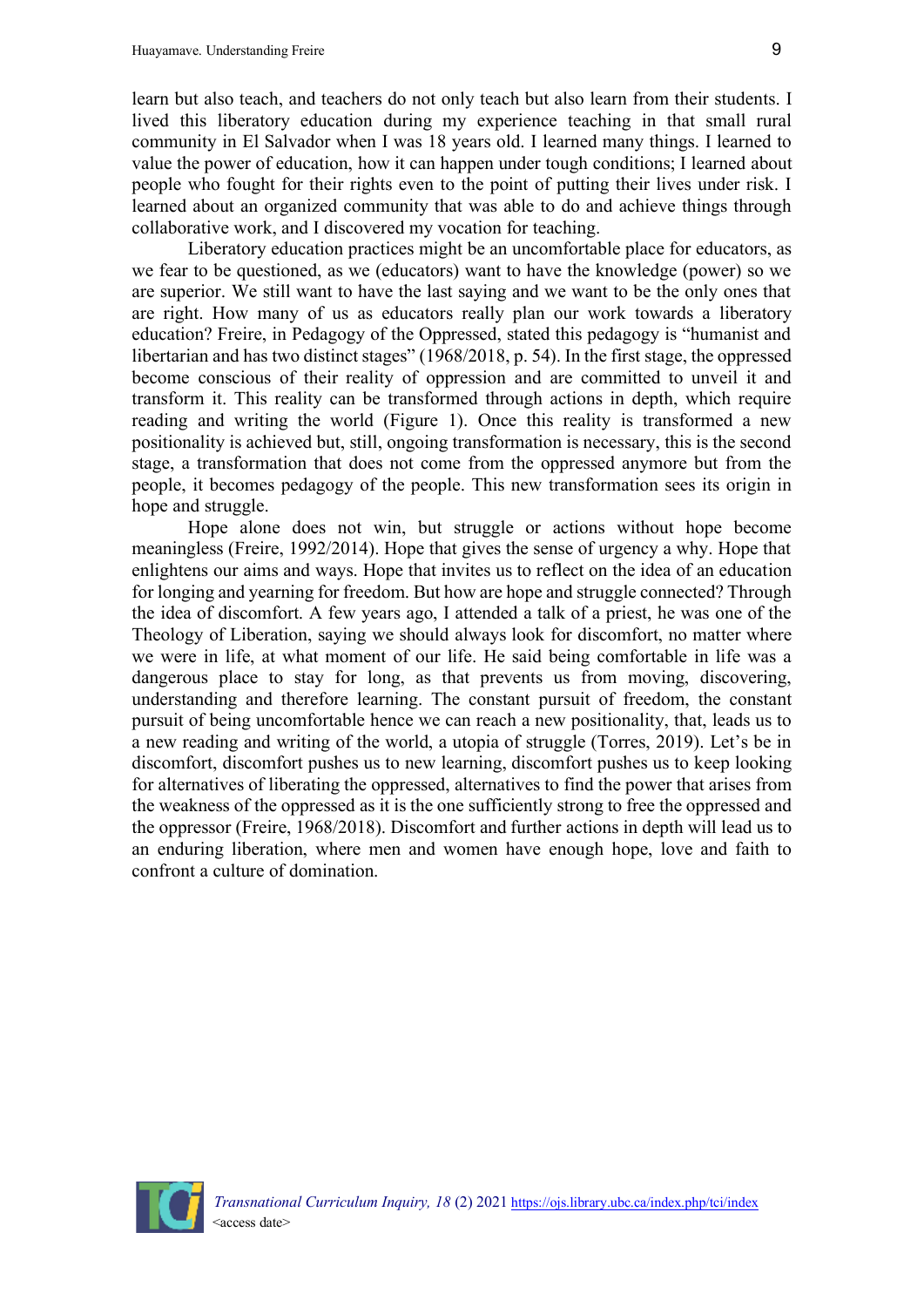STAGE 1 STAGE<sub>2</sub> Ongoing Unveil the Transform it Enduring transformati situation of **NEW** liberation on. Pedagogy oppression **POSITIONALITY** of the people **ACTION IN DEPTH DISCOMFORT - ACTION** IN DEPTH

**Figure 2** Pedagogy of the oppressed

HOW A CULTURE OF DOMINATION CAN BE CONFRONTED

The diagram above is very ambitious and dares to synthesize the pedagogy of the oppressed posed by Freire. As mentioned before, Freire stated this pedagogy could be divided in two different stages. Each stage is also a cycle, once the situation of oppression is unveiled, continuous actions in depth are required; we go through the cycle again until the situation is transformed and we can move forward to a new positionality. Stage 2 is also cyclical, we go through discomfort and deep actions as many times as it is necessary until this dynamic is rooted in us, the people, and then we could all be taking steps towards an enduring liberation.

The way I see it, the continuum of these two stages should lead to a confrontation of a culture of domination. And I think this is the problem that happens in lots of contexts of vulnerability for different reasons (external or internal). We seldom move forward from stage 1 to stage 2, therefore, we keep ourselves living in a culture of domination.

#### **Final reflections: Restorers of humanity**

Writing this paper has been an exercise of conscientization for me, as I have decoded from the abstract to concrete, describing my lived experiences and looking back at my reality in order to understand myself and be able to comprehend my why's and my sense of urgency (Freire, 1992/2014). Recognizing my process until now and its importance have been key elements in my own reflection practice. We should all ask these questions at some point: What is the path I have gone through? What are the steps taken to go from here to there? What have been the stones on the way and how have I overcome them? If we are educators, who are the participants in our dialogical relationships? Are these relationships egalitarian or is there room for oppressed and oppressors' relationships? How can we engage the oppressed to transform the oppression conditions? How do we avoid the danger of being "savers" and become new oppressors?

This leads me to a final diagram I want to present in this paper. A diagram that depicts how I see our reading and writing the world leads us to an enduring liberation, through critical consciousness and dialogue, as transformative educational practices that can be implemented on a daily basis.

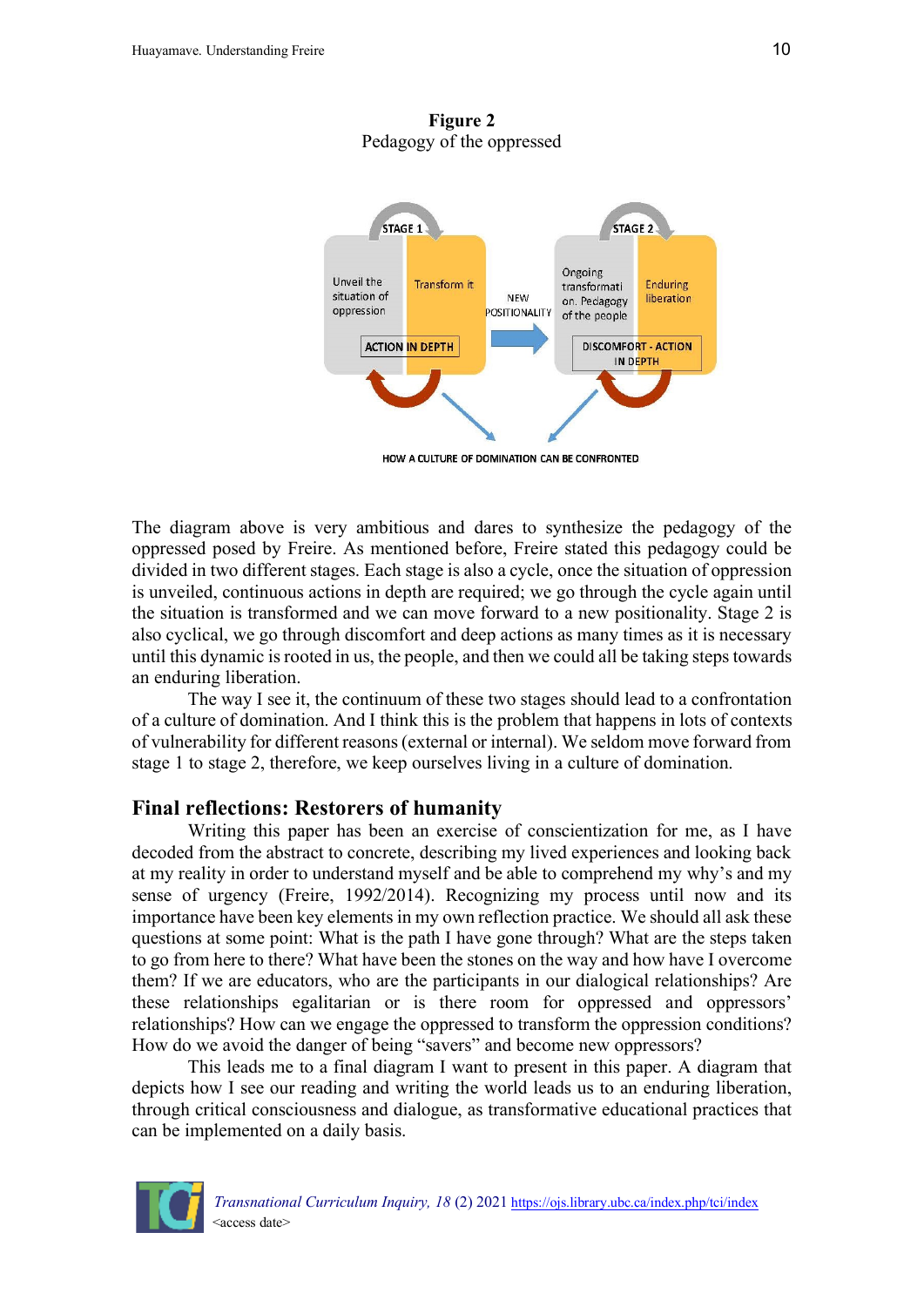

By reflecting on these two processes: critical consciousness and enduring liberation, and keeping in mind the five elements necessary for dialogical relationships: hope, love, faith, humility, and critical thinking (Freire, 1968/2018), we could become and help others become restorers of humanity, by having faith in others, faith in their power to create and recreate and faith in their (our) vocation to be more entirely human. Helping our students find their vocation, guiding and giving them the necessary tools to find it, will defeat dehumanization and will stop the violence of the oppressors. As Freire said, we cannot accept dehumanization as a mere hopelessly given destiny (1992/2014). Dehumanization can be defeated if we transform the conditions of an unjust system, and, even though a lot has to do with political decisions, we cannot be oblivious of the situation and we need to take active part.

I started this paper describing what utopia is. For me, it is this imagined place where all educators and students become restorers of humanity. As Galeano said, we might never reach it, but it is there, in the horizon, to keep us moving forward. After reflecting on my own lived experiences as an educator in different contexts, there are still several aspects of pedagogy that still need to be reflected about as they have not been approached here; however, from my point of view what has been discussed in this paper can guide us as educators to start the path of incorporating liberatory educational practices. The processes in the diagrams look easy; we all know in real life, they are not, but the key concepts are there as reminders of what can be done and should be done in our everyday lessons. As for me, I want to keep looking at the horizon, and keep moving forward, keep feeling the urgency and desire of a transformed reality through critical consciousness, dialogical relationships, and actions reflected deeply, actions filled with love.

#### **Notes**



<sup>&</sup>lt;sup>1</sup> mphuayamave@upei.ca